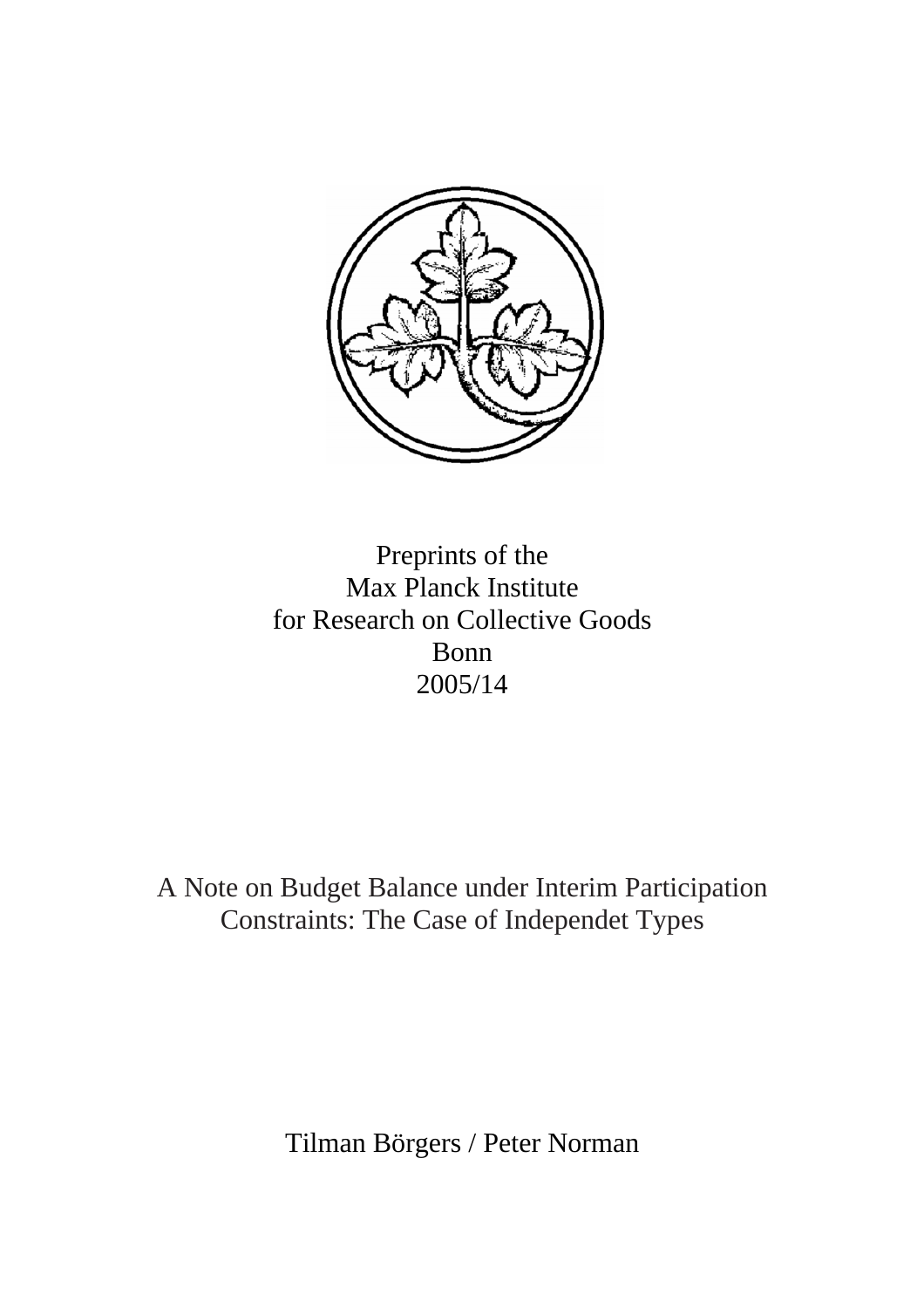

## **A Note on Budget Balance under Interim Participation Constraints: The Case of Independent Types**

Tilman Börgers / Peter Norman

July 2005

Max Planck Institute for Research on Collective Goods, Kurt-Schumacher-Str. 10, D-53113 Bonn http://www.mpp-rdg.mpg.de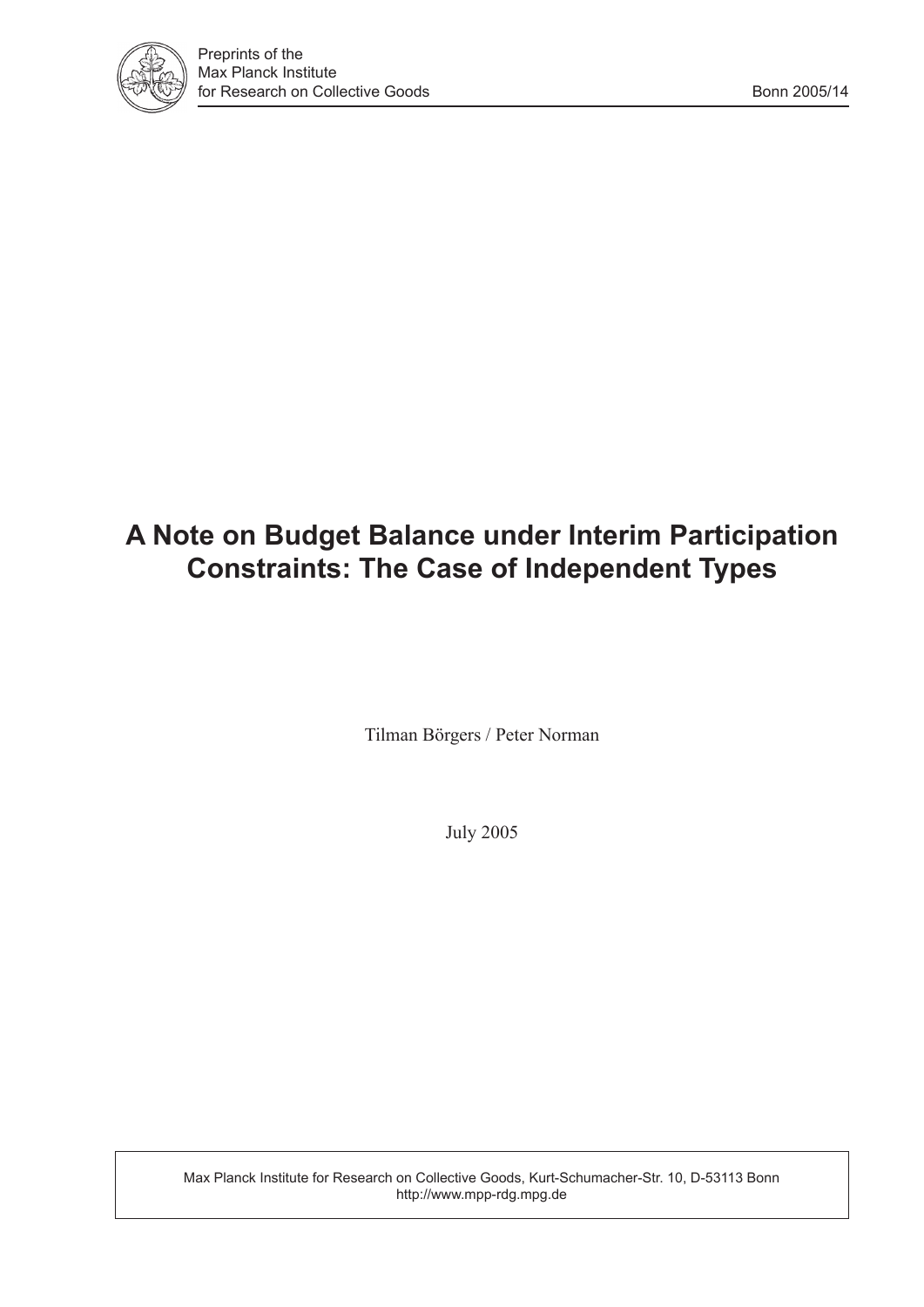# A Note on Budget Balance under Interim Participation Constraints: The Case of Independent Types<sup>∗</sup>

Tilman Börgers<sup>†</sup> Peter Norman<sup>‡</sup>

July 2005

#### Abstract

We provide a simple proof of the equivalence between ex ante and ex post budget balance constraints in Bayesian mechanism design with independent types when participation decisions are made at the interim stage. The result is given an interpretation in terms of efficient allocation of risk.

<sup>∗</sup>We thank Yoram Halevy, Martin Hellwig, Mike Peters, Phil Reny and Larry Samuelson for comments and helpful discussions. The usual disclaimer applies. Both authors are grateful to the Max Planck Institute for research on Collective Goods in Bonn for its hospitality. Peter Norman thanks SSHRC for financial assistance, and Tilman Börgers thanks the ESRC for financial assistance.

<sup>†</sup>Department of Economics, University College London, Gower Street, London WC1E 6BT, U.K, t.borgers@ucl.ac.uk.

<sup>‡</sup>Department of Economics, University of British Columbia, 909-1873 East Mall, Vancouver, B.C. Canada V6T 1Z1, penorman@interchange.ubc.ca.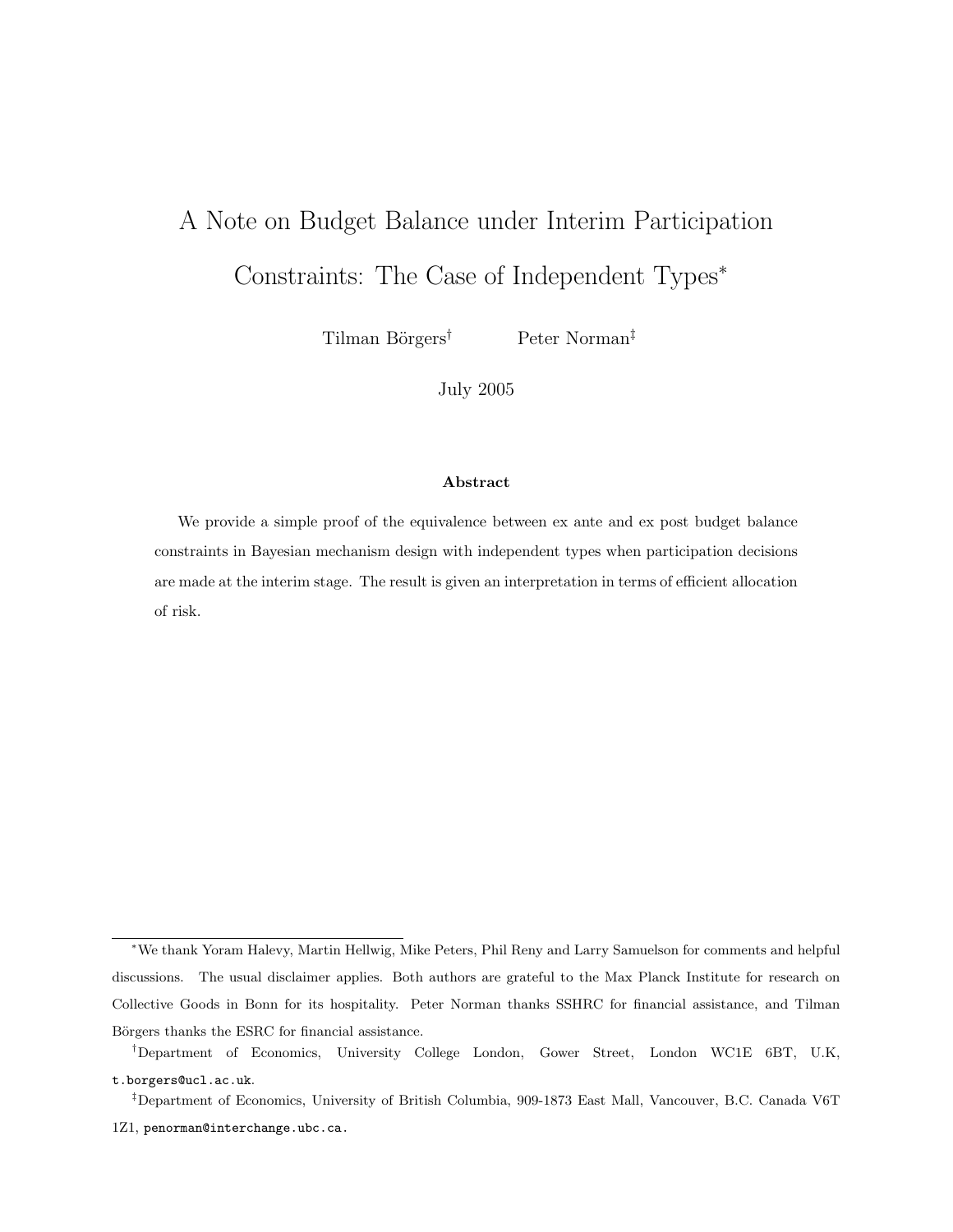#### 1 Introduction

In many applications of mechanism design, a key aspect of the implementation problem is to ensure that the budget is balanced. For example, when mechanisms are designed for the provision of public goods, the contributions need to cover the costs of producing the good. In bilateral trade, the buyer's payment needs to equal the seller's revenue. In the dissolution of partnerships, the transfers must add up to zero.

If there is a risk neutral lender with sufficient liquidity available, who does not otherwise participate in the mechanism, budget balance is most naturally imposed as an ex ante constraint. If resources are balanced in expectation, the outside lender is willing and able to offer an insurance contract to the mechanism designer that guarantees a zero deficit in every state of the world. However, in some applications, such as the bilateral trade example, the assumption of a risk neutral outsider seems to run counter to the spirit of the model. In such cases it appears more natural to require that the budget is balanced ex post.

Ex post budget balance tends to be analytically less tractable than ex ante budget balance. Fortunately, in many settings one can show that the restrictions are equivalent in the sense that an ex ante balanced mechanism can be transformed into an ex post balanced mechanism without upsetting the incentive constraints, and without changing the allocation rule. That is, payments are rearranged, but "real" decisions are unaffected. These sort of results appear in two different versions. In one version participation constraints are either absent, or they are imposed ex ante, so that agents must choose whether to participate behind the veil of ignorance. In another version, participation constraints are interim, so that agents can still opt out after learning their types.

The literature that does not impose interim participation constraints goes back to the seminal contributions by d'Aspremont and Gérard-Varet (1979) and Arrow (1979). A concise summary of this work can be found in d'Aspremont, Crémer and Gérard-Varet (2004). This literature provides a more or less complete characterization for when it is possible to implement an efficient decision rule and when it possible to implement any decision rule, while maintaining a balanced budget in any state of the world.

For the case of interim participation constraints a result that guarantees the existence of an equivalent ex post budget balanced mechanism for any ex ante budget balanced mechanism has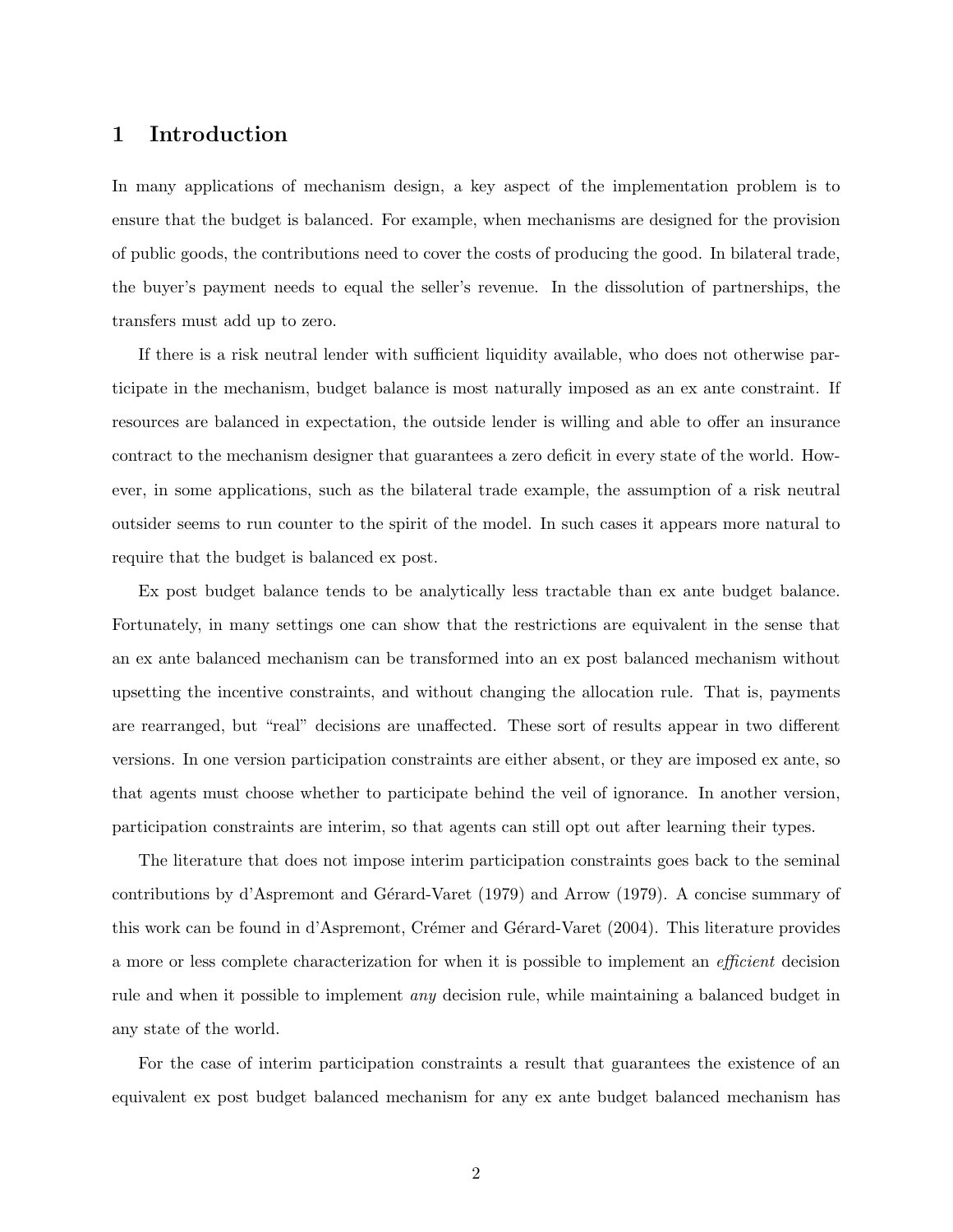been obtained in some special contexts, such as bilateral trade (Myerson and Satterthwaite's, 1983, Theorem 1), resolution of partnerships (Cramton, Gibbons and Klemperer's, 1987, Lemma 4) and public goods (Mailath and Postlewaite, 1990, Theorem 1). Moreover, Krishna and Perry (1998) has shown that there exists an individually rational Vickrey-Groves-Clarke mechanism that balances the budget ex ante if and only if the corresponding AGV mechanism (the class of mechanisms introduced in d'Aspremont and Gérard-Varet 1979), which also fulfills individual rationality, balances the budget  $\alpha$  post.<sup>1</sup> All these special results concern the case of independent types. For the case with correlated types, Fudenberg, Levine and Maskin (1995) and Kosenok and Severinov (2002) have provided a general result that holds under generic conditions on the type distribution.

This focus of this paper is on the case of independent types. The purpose of the paper is twofold. Firstly, we point out that independence of types guarantees equivalence between ex ante and ex post budget balance with interim participation constraints not just in the special cases covered by the literature so far, but in general. Secondly, our proof provides a simple interpretation of this result in terms of efficient, incentive compatible, and interim individually rational allocation of risk. That is, we begin the analysis by asking when a risk averse agent and a set of partially informed risk neutral agents can agree on an efficient risk sharing agreement. Whenever this is possible, it follows more or less immediately that, regardless of the details of the implementation problem, ex ante and ex post budget balance are equivalent.

To obtain some intuition for our result, note first that we assume, as most of the literature does, that agents have additively separable preferences, are risk neutral in transfers, and have no liquidity constraints. Thus, in principle, the agents are able and willing to provide insurance to the mechanism designer just as an outside lender would be. However, the insurance scheme is agreed upon after agents observe their private information, implying that it must give all agents' incentives to participate and to report their private observations truthfully. These problems can be resolved if agents' private signals are independent. The scheme used in the proof designates one of the agents, the "primary insurer", to provide insurance for the budget deficit in as far as it is not predictable on the basis of this agent's own signal. Some other agent, the "secondary insurer", provides insurance for the part of the budget deficit that can be predicted using the first agent's signal. The role of the independence assumption is to ensure that truth-telling is incentive compatible for the primary

<sup>&</sup>lt;sup>1</sup>We thank Phil Reny for pointing out the connection between our result and Krishna and Perry (1998).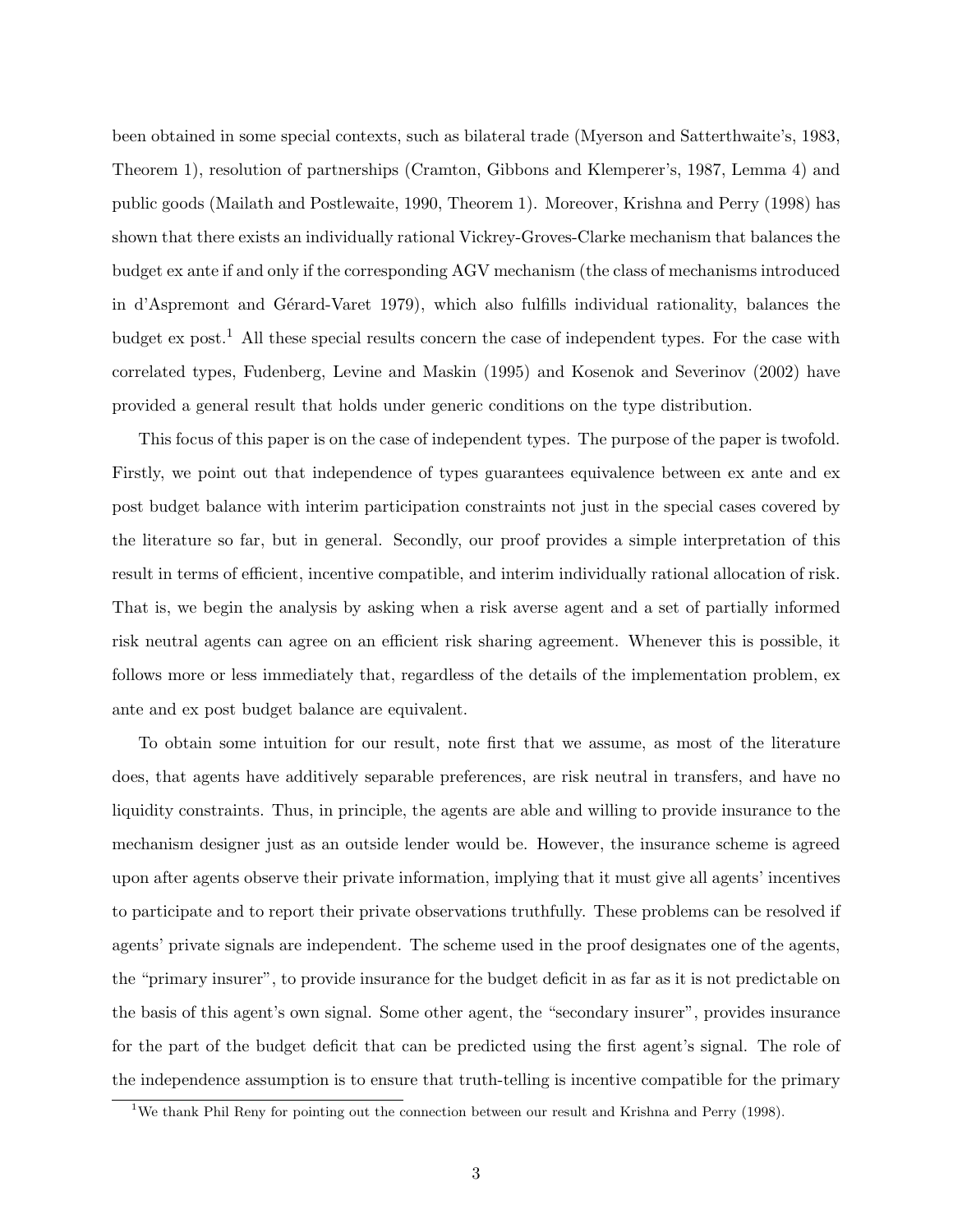insurer and that the participation constraints hold for the secondary insurer.

We also show that the same idea can be used to obtain a weaker result in the case when there exist two types with *conditionally* independent signals, a condition that first appeared in Crémer and Riordan (1985). Then, we can guarantee that participation constraints are satisfied for all but a single agent.<sup>2</sup>

Our paper is most closely related to d'Aspremont, Crémer and Gérard-Varet (2004). While they focus on first best efficient mechanisms and do not consider the implications of interim participation constraints, the insurance scheme that we consider is the same as a construction used in one of their proofs.<sup>3</sup> Our contribution may thus be viewed as clarifying that, in a slightly more general setting than theirs, this construction preserves interim incentives to participate, and to provide an explanation based on elementary insurance theory.

The remainder of this paper is organized as follows. In Section 2 we consider an insurance problem with privately informed insurance providers. We then use the analysis of the insurance problem to prove our main result in Section 3 for the case that agents' signals are independent. In Section 4 we prove the extension with the weakened independence assumption. Section 5 contains some further discussion of the literature.

#### 2 The Insurance Problem

Consider a risk-averse agent facing some uncertain expenditure (or income) that depends on N random variables  $\tilde{s}_i$  where  $i \in I = \{1, 2, ..., N\}$ . For  $i \in I$  denote by  $s_i \in S_i$  a generic realization of the *i*-th random variable, and define  $s \equiv (s_1, s_2, ..., s_N)$  and  $S \equiv \times_{i=1}^N S_i$ . The expenditure that the risk averse agent faces is a function  $x : S \to R$ .

¿From textbook economic theory we know that if there exists a risk neutral agent who is not privately informed about s, this agent is willing to fully insure the risk averse agent at an actuarially fair rate. This would generate an ex ante Pareto efficient allocation. No such uninformed risk neutral agent is available in our setup. Instead, there are N partially informed risk neutral agents, where for each positive integer  $i \leq N$ , the risk neutral agent i knows the realization  $s_i$  at the time

 $2$ This result is a slight generalization of the main result in Crémer and Riordan (1985), where the added generality is that it applies to arbitrary allocation rules rather than the surplus maximizing rule.

 ${}^{3}$ See part (i) of the proof of Theorem 2 d'Aspremont, Crémer and Gérard-Varet (2004).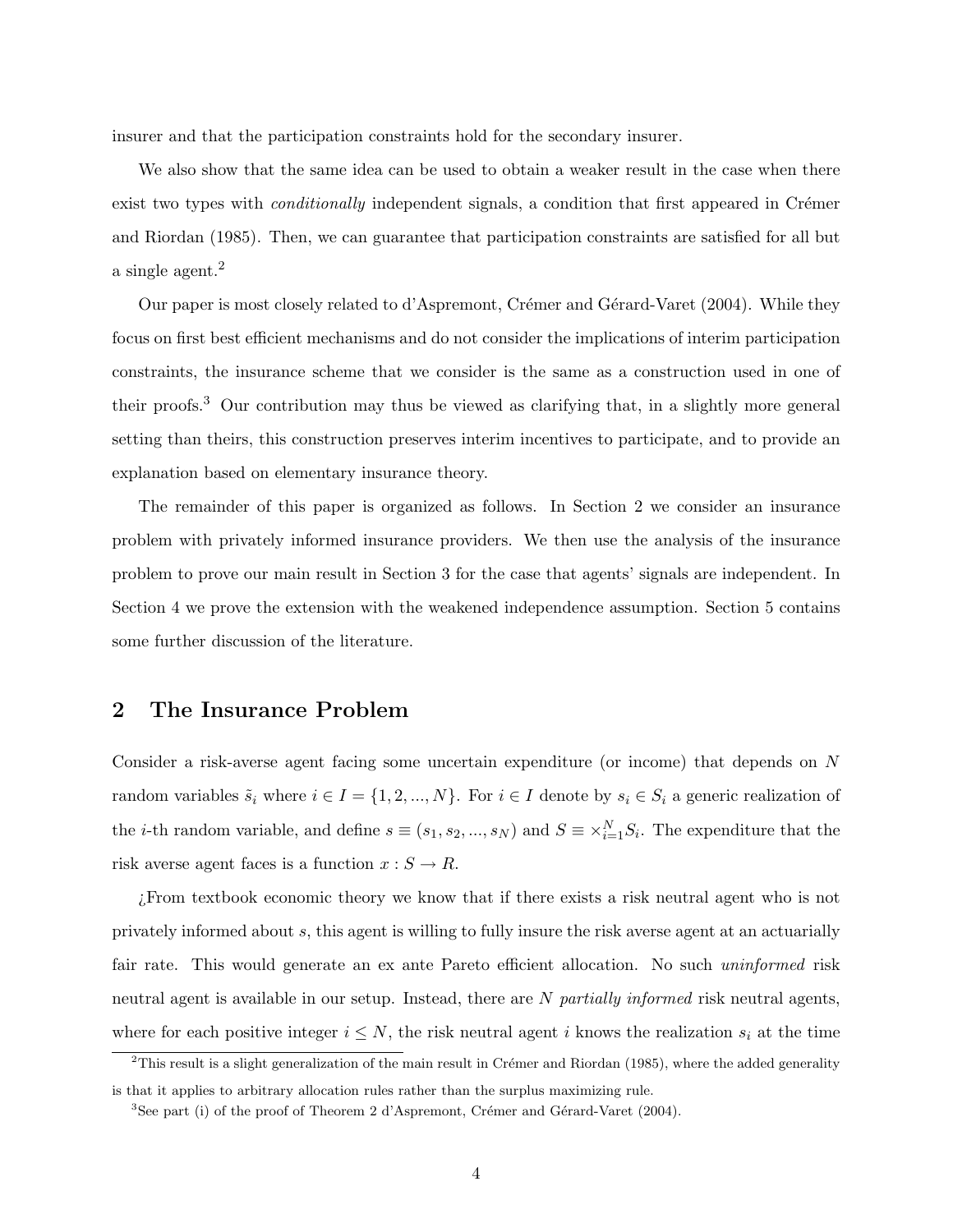at which the risk averse agent seeks to purchase insurance.<sup>4</sup>

## **Definition 1** An insurance contract is a pair  $\langle p, m \rangle$ , where  $p \in R^N$  and  $m : S \to R^N$ .

We write  $p = (p_1, p_2, ..., p_N)$  for what can be interpreted as up-front payments and adopt the convention that a positive  $p_i$  is a transfer to agent i. Similarly, we write  $m(s) = (m_1(s), ..., m_N(s))$ and treat a positive value  $m_i(s)$  as a transfer from i to the agent that seeks insurance.

An insurance contract provides *full insurance* if the payments by the N agents cover the uncertain expenditure. It is actuarially fair if the up-front payments equal the expected expenditure. We consider two incentive constraints. The first is *non-manipulability*. This requires that truthful reporting of the signals by the  $N$  agents is a Bayesian equilibrium. The second condition is *interim* individual rationality. We imagine that each agent i observes her signal  $s_i$ , but not that of any other agent, before signing the insurance contract, and that agents cannot be forced to sign the contract. All agents must therefore earn a weakly positive expected profit in order to be willing to accept the contract.

To formalize the four properties listed in the previous paragraph, we will assume that all relevant expectations are well-defined and let  $E[z|y]$  denote the expected value of z conditional on  $y$ .<sup>5</sup>

**Definition 2** An insurance contract  $\langle p, m \rangle$ 

• *provides* full insurance *if* 

$$
\sum_{i=1}^{N} m_i(s) = x(s)
$$

for every  $s \in S$ ;

• *is* actuarially fair *if* 

$$
\sum_{i=1}^{N} p_i = \mathbf{E} \left[ \sum_{i=1}^{N} m_i(\tilde{s}) \right];
$$

<sup>&</sup>lt;sup>4</sup>It is without loss of generality to assume away any "residual uncertainty" in addition to  $s$ , since such uncertainty can be insured away as a first step of the analysis.

<sup>&</sup>lt;sup>5</sup>There are potentially multiple versions of the conditional expectations to which we refer in the text. These expectations are uniquely defined only up to sets of measure zero of realizations of the variable on which we are conditioning. Our conditions in Definition 2 should be interpreted as requiring that there exists some version of the conditional expectations such that the conditions are satisfied. If multiple conditions are required to hold at the same time, then this should be interpreted as the requirement that there exists one version of conditional expectations for which all relevant conditions hold, i.e. the version must not be different in different conditions.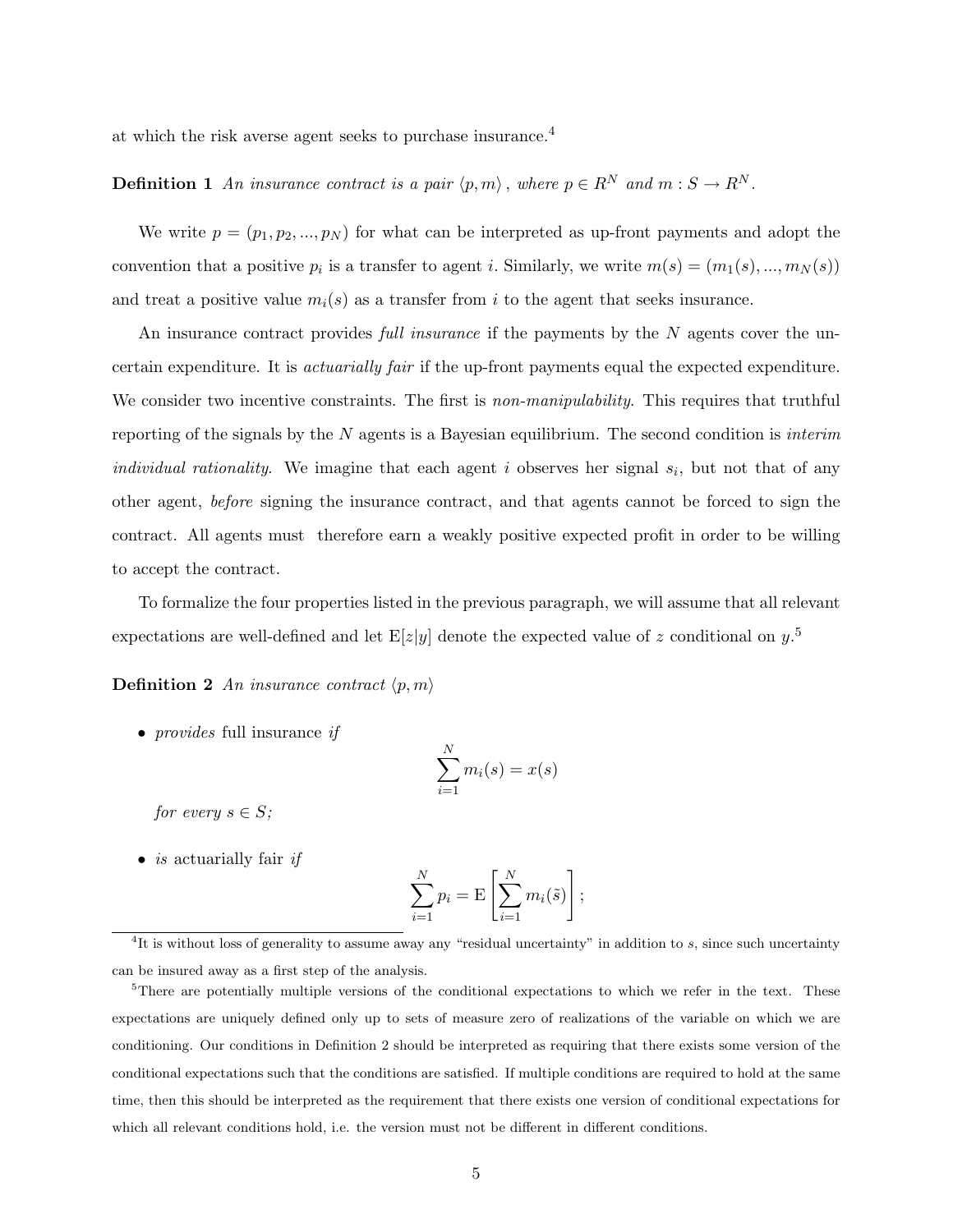• *is* non-manipulable *if* 

$$
\mathrm{E}[m_i(s_i, \tilde{s}_{-i})|s_i] \geq \mathrm{E}[m_i(\hat{s}_i, \tilde{s}_{-i})|s_i]
$$

for each  $i \in I$  and all  $s_i, \hat{s}_i \in S_i$ ;

• *is* interim individually rational *if* 

$$
p_i \ge \mathbb{E}[m_i(\tilde{s})|s_i]
$$

for each  $i \in I$  and  $s_i \in S_i$ .

Proposition 1 relies on the following condition.

(IND) The random variables  $\tilde{s}_1, \tilde{s}_2, ..., \tilde{s}_N$  are independent.

If (IND) is satisfied and the set of signals  $S_i$  is discrete, non-manipulability is a consequence of interim individually rationality and actuarial fairness.<sup>6</sup> In general, individual rationality and actuarial fairness guarantee that non-manipulability is satisfied for almost all pairs  $(s_i, \hat{s}_i)$ , but may fail on a set of measure zero. Since non-manipulability fails if just a single type earns a higher payoff than all others, we need the definition in general.

We are now ready to state the result:

**Proposition 1** If (IND) holds and  $N \geq 2$ , then there exist insurance contracts that are interim individually rational, provide full insurance, are actuarially fair, and are non-manipulable. Moreover, for any  $i, j \in I$  with  $i \neq j$ , there is some such insurance contracts that has the property that agent j's payment does not depend on his type, and that agents other than agents i and j make zero payments in all states.

**Proof:** Take as the starting point an insurance scheme where  $p_i = E[x(\tilde{s})]$ ,  $m_i(s) = x(s)$ , and where  $p_k = m_k(s) = 0$  for all  $k \neq i$  and  $s \in S$ . That is, agent i provides full insurance at an actuarially fair rate and all other agents are inactive. The problem with this scheme is that it will in general fail individually rationality and non-manipulability, since  $x(s)$  in general varies in  $s_i$ . But, since  $s_i$  is independent from  $s_{-i}$ , the obvious solution to this problem is to pick some other agent, agent j in the statement of Proposition 1, to insure agent i against the variability in  $s_i$ .

 ${}^{6}$ This is seen by using the law of iterated expectations in the definition of actuarial fairness.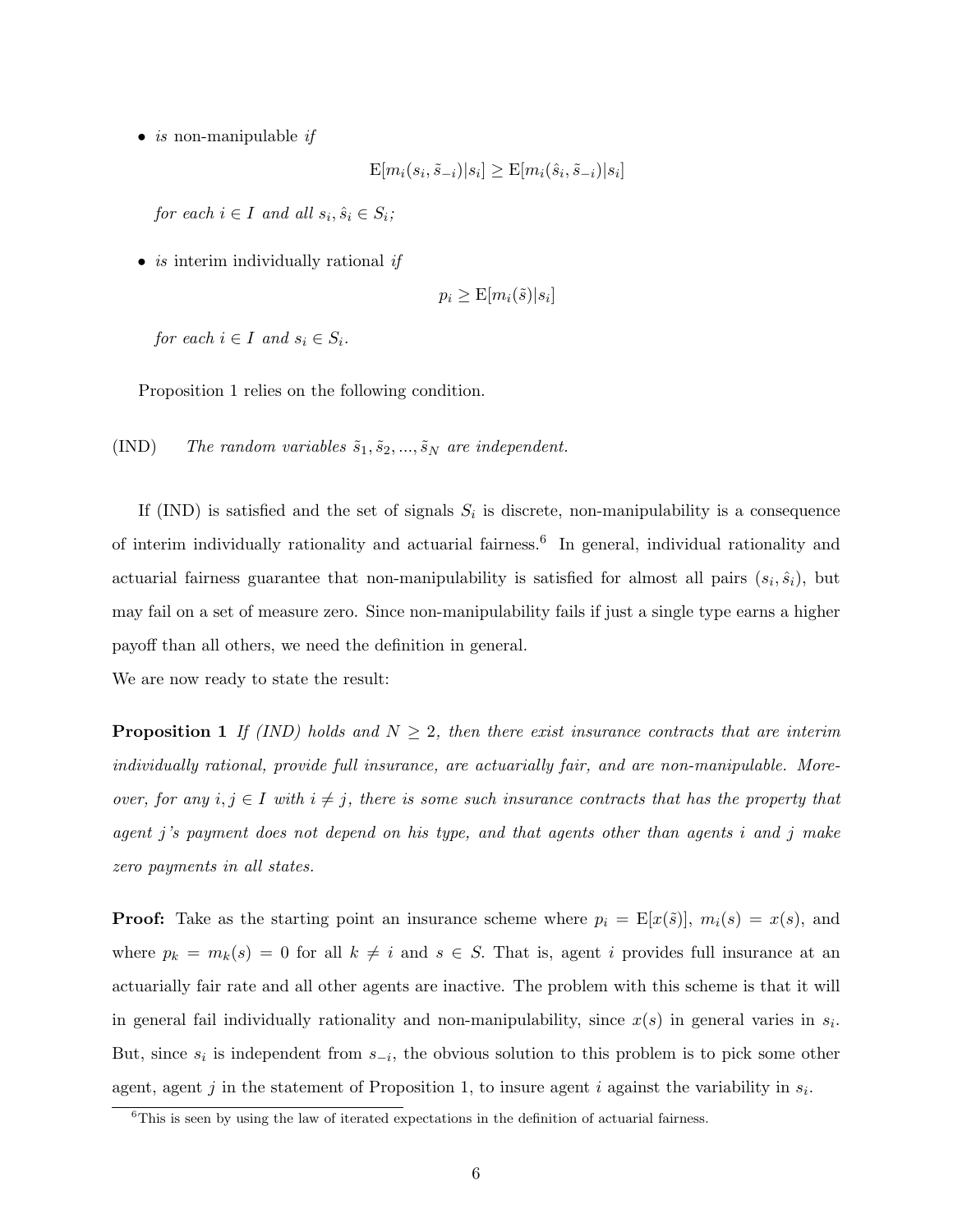To make this idea formal, we consider the following decomposition of  $x(s)$ .

$$
x(s) = \underbrace{\mathbf{E}[x(\tilde{s})]}_{\text{Unconditional expected value}} + \underbrace{\mathbf{E}[x(s_i, \tilde{s}_{-i}) \mid s_i] - \mathbf{E}[x(\tilde{s})]}_{\text{Deviation of conditional expected value from unconditional expected value}} + \underbrace{x(s) - \mathbf{E}[x(s_i, \tilde{s}_{-i}) \mid s_i]}_{\text{w}}}
$$

Deviation of realization from conditional expected value

The idea of the insurance contract constructed below is that one agent, whom we label agent 1, pays for the first and third term in the above decomposition. The second term is paid by someone else, whom we label as agent 2. These two agents are compensated by appropriate up-front lump sum payments, and all other agents pay nothing. Formally, let  $\langle p^*, m^* \rangle$  be given by,

$$
p_1^* = \mathbf{E}[x(\tilde{s})]
$$
  
\n
$$
m_1^*(s) = \mathbf{E}[x(\tilde{s})] + x(s) - \mathbf{E}[x(s_1, \tilde{s}_{-1})|s_1]
$$
  
\n
$$
p_2^* = 0
$$
  
\n
$$
m_2^*(s) = \mathbf{E}[x(s_1, \tilde{s}_{-1})|s_1] - \mathbf{E}[x(\tilde{s})]
$$
  
\n
$$
p_k^* = m_k^*(s) = 0
$$

for every  $k \geq 3$  and every  $s \in S$ .

It is obvious by construction that  $\langle p^*, m^* \rangle$  provides full insurance, is actuarially fair, and that non-manipulability is trivially satisfied for each agent  $k \geq 3$ . Moreover, agent 2's payment is independent of his report, so non-manipulability needs only to be checked for is agent 1. If agent 1 observes signal realization  $s_1$  but reports  $\hat{s}_1$ , her expected payment is:

$$
E[x(\tilde{s})] + E[x(\hat{s}_1, \tilde{s}_{-1})|s_1] - E[x(\hat{s}_1, \tilde{s}_{-1})|\hat{s}_1] = E[x(\tilde{s})],
$$

where the equality follows from the independence assumption (IND). Since the expected payment,  $E[x(\tilde{s})]$ , is independent of the report  $\hat{s}_1$ , there is no incentive for 1 to manipulate the contract.

It remains to check interim individual rationality. This holds trivially for agents  $k \geq 3$ , and the above calculation demonstrates that it is satisfied for agent 1. Agent 2's interim expected payment is:

$$
E[E[x(\tilde{s}_1, \tilde{s}_{-1})|\tilde{s}_1]|s_2]] - E[\tilde{x}(s)].
$$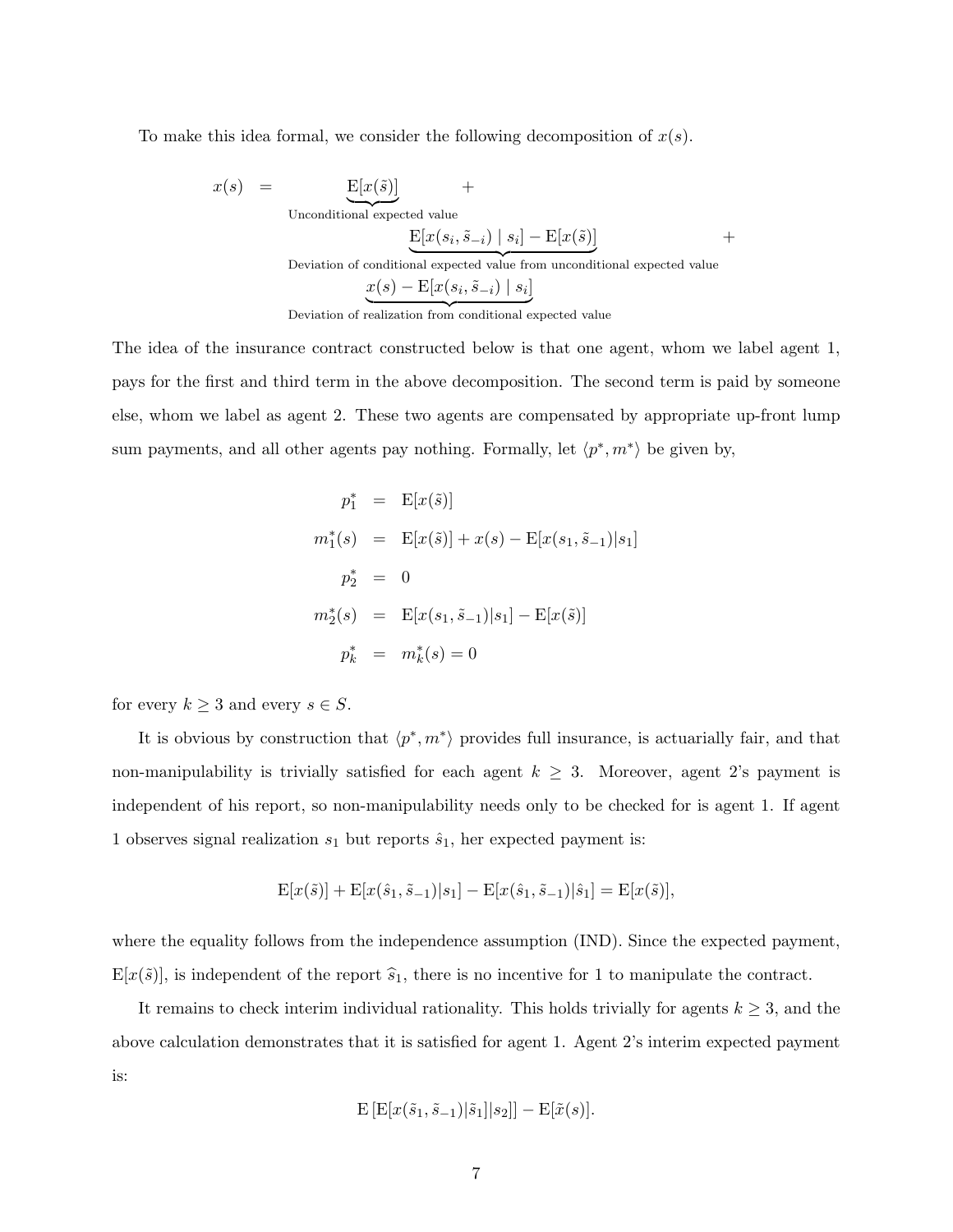By (IND), the first and the second term are identical. The interim expected payment for agent 2 is thus zero, implying that the individual rationality condition is satisfied. The claim in the second sentence of Proposition 2 follows by relabeling of the agents.

Q.E.D.

The proof of Proposition 1 uses an insurance contract where one actor, agent 1, acts as a "primary insurer", and a second actor, agent 2, insures the primary insurer against the variation that can be predicted by agent 1. One can construct alternative contracts in which the role of the primary insurer is divided arbitrarily between the  $N$  agents, and in which the role to provide secondary insurance for i is divided arbitrarily among the remaining  $N-1$  agents. Formally, let  $\alpha \in R^N$  be a vector which may be thought of as "primary insurance weights" in that we require that  $\sum_i \alpha_i = 1$ , but where a particular  $\alpha_i$  need not be nonnegative. In the same way, for each  $i \in \{1, 2, ..., N\}$ , let  $\beta_i \in R^{N-1}$  be a vector of "secondary insurance weights", that is the shares in the insurance against the variation that can be predicted by *i*. Again,  $\sum_{j\neq i} \beta_{ij} = 1$ , but a particular  $\beta_{ij}$  need not be nonnegative. Now, for each  $i \in I$  and every  $s \in S$  let:

$$
p_i^* = \alpha_i \mathbb{E}[x(\tilde{s})]
$$
  
\n
$$
m_i^*(s) = \alpha_i (\mathbb{E}[x(\tilde{s})] + x(s) - \mathbb{E}[x(s_i, \tilde{s}_{-i}) | s_i])
$$
  
\n
$$
+ \sum_{j \neq i} \beta_{ji} \alpha_j (\mathbb{E}[x(s_j, \tilde{s}_{-j}) | s_j] - \mathbb{E}[x(\tilde{s})]).
$$

We leave it to the reader to verify that an insurance scheme of this form provides full insurance, and is actuarially fair, non-manipulable, and interim individually rational. However, it obviously does not have the properties referred to in the second sentence of Proposition 1.

#### 3 Ex Ante and Ex Post Budget Balance

Assume again that there are N agents  $i \in I = \{1, 2, ..., N\}$ . They have to choose one decision a from a set A of possible collective decisions. Each agent i privately receives a signal  $\tilde{s}_i$  with realizations in  $S_i$ . We now interpret  $\tilde{s}_i$  as agent i's type. Preferences are defined over A and a numéraire good called "money". Let  $t_i \in R$  be the transfer of money from agent i. Each agent i has a quasi-linear von Neumann Morgenstern utility given by

$$
u_i(a,s)-t_i
$$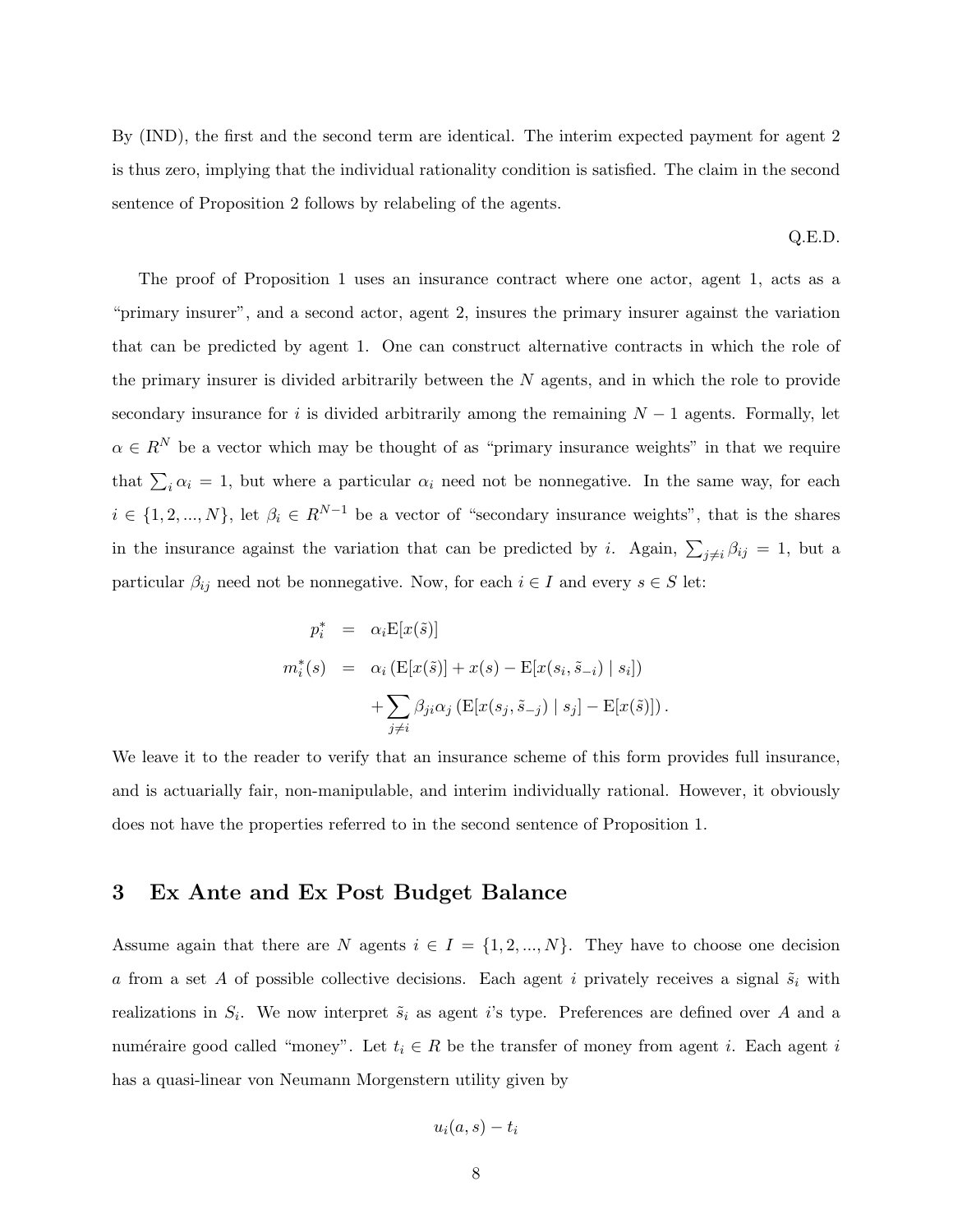where  $u_i: A \times S \to R$ . As in the previous section, each agent observes  $s_i$ , but remains uninformed about  $s_{-i}$ . Finally, there is a resource constraint: implementing decision  $a \in A$  costs  $r(a, s) \in R$ units of the numéraire good.

Note the generality of our model. Each agent i's signal potentially affects agent i's and other agents' preferences as well as the resource requirements.

**Definition 3** A mechanism is a pair  $\langle f, t \rangle$ , where

- $f: S \to A$  is the allocation rule. For every  $s \in S$  the decision  $f(s)$  is implemented when s is announced.
- $t : S \to R^N$  is the payment rule. We define  $t(s) = (t_1(s), t_2(s), ..., t_N(s)),$  and for every  $i \in I$ and  $s \in S$  the value  $t_i(s)$  is the transfer from agent i when s is announced.

By the revelation principle it is without loss of generality that we restrict attention to direct mechanisms in which agents announce their types. For simplicity of notation, we only consider *pure* direct revelation mechanisms, that is, mechanisms that pick some alternative in A with probability 1, conditional on the agents' announcements, but our argument is easily extendable to the case of random decisions.

#### **Definition 4** A mechanism  $\langle f, t \rangle$  is

• ex post budget balanced if, for each  $s \in S$  we have:

$$
\sum_{i=1}^N t_i(s) = r(f(s), s);
$$

 $\bullet\,$  ex ante budget balanced  $if$ 

$$
\mathcal{E}\left[\sum_{i=1}^N t_i(s)\right] = \mathcal{E}[r(f(s), s)];
$$

It now follows almost immediately from Proposition 1 that the set of allocation rules that can be implemented under ex post budget balance and under ex ante budget balance are related in the way described in Proposition 2 below.

**Proposition 2** Suppose (IND) holds and  $N \geq 2$ . For every ex ante budget balanced mechanism  $\langle f, t \rangle$ , and for any two agents  $i, j \in I$  with  $i \neq j$ , there is an ex post budget balanced mechanism  $\langle \hat{f}, \hat{t} \rangle$  such that: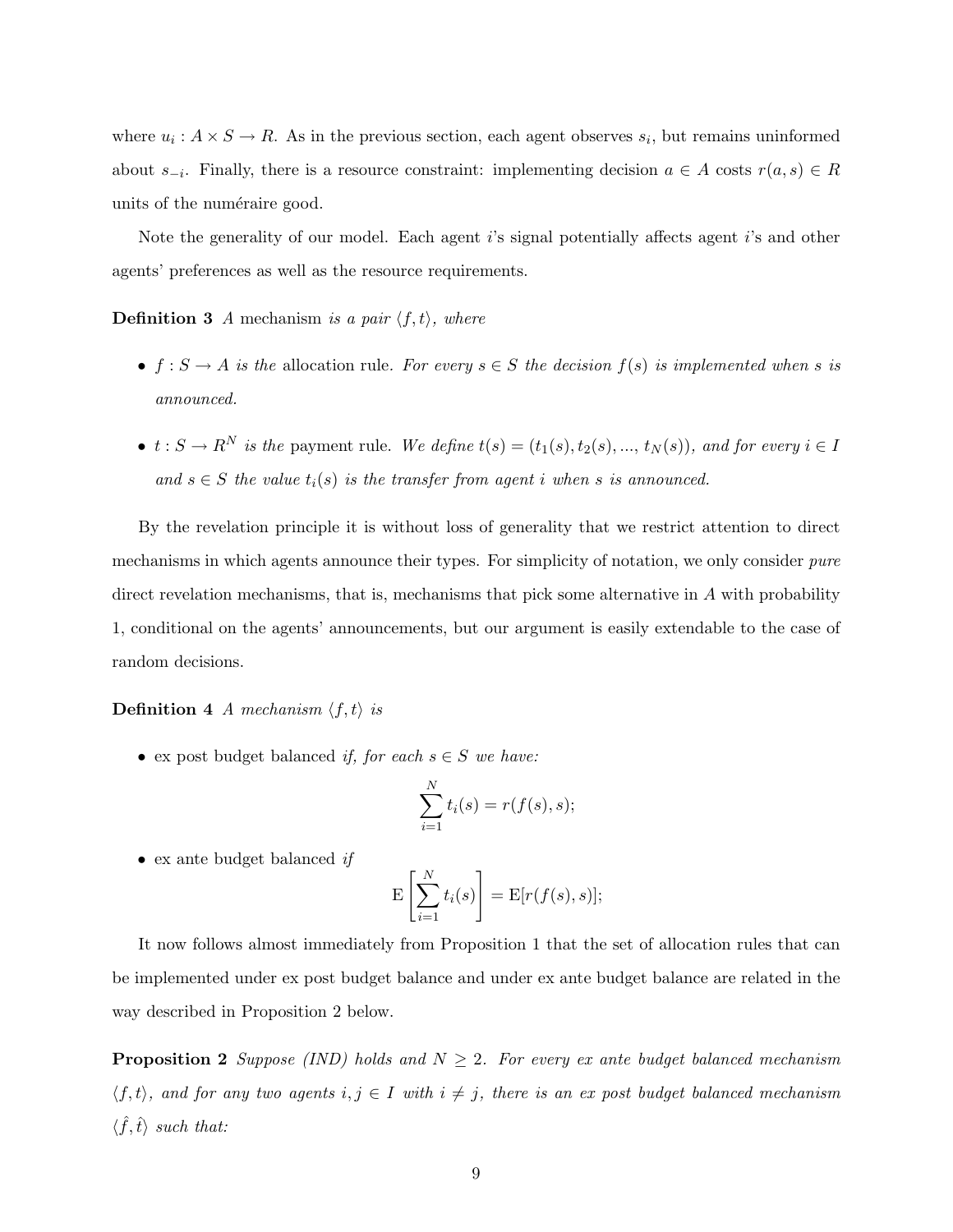- The allocation rule is unchanged:  $\hat{f}(s) = f(s)$  for every  $s \in S$ ;
- The interim expected payments by agents i and j are unchanged:  $E[\hat{t}_k(s_k, \tilde{s}_{-k}) | s_k] = E[t_k(s_k, \tilde{s}_{-k}) | s_k]$  for every  $k \in \{i, j\}$  and every  $s_k \in S_k$ ;
- The change in agent j's payment does not depend on agent j's signal:  $\hat{t}_j(s_j, s_{-j}) - t_j(s_j, s_{-j}) = \hat{t}_j(s'_j, s_{-j}) - t_j(s'_j, s_{-j})$  for any  $s_j, s'_j \in S_j$ ;
- The payment rule for agents other than i and j is unchanged:  $\hat{t}_k(s) = t(s)$  for every  $k \in I$  with  $k \neq i, j$  and for every  $s \in S$ .

**Proof:** Consider a mechanism  $\langle f, t \rangle$  that is ex ante budget balanced. For every state  $s \in S$  define

$$
x(s) = r(f(s), s) - \sum_{i=1}^{N} t_i(s).
$$

That is,  $x(s)$  is the ex-post deficit under the proposed mechanism. We know from Proposition 1 that there exist insurance contracts that provide full insurance for the deficit x, and have the properties listed in Proposition 1. Let  $\langle p, m \rangle$  be one such contract. Non-manipulability implies that for every  $i \in I$  there exists some real number  $k_i$  such that  $p_i - \mathrm{E}[m_i(s_i, \tilde{s}_{-i}) | s_i] = k_i$  for every  $s_i \in S_i$ . To satisfy interim individual rationality,  $k_i$  must be weakly positive, and if any  $k_i$ were strictly larger than 0 a violation of actuarial fairness would be implied. We conclude that  $p_i - \mathbb{E}_{-i}[m_i(s) | s_i] = 0$  for every  $i \in \{1, 2, ..., N\}$  and every  $s_i \in S_i$ .

Now consider the transfer scheme  $\hat{t}$  where

$$
\hat{t}_i(s) = t_i(s) - p_i + m_i(s)
$$

for every  $i \in I$  and  $s \in S$ . Interim expected payments are unchanged for every  $i \in S_i$  by the earlier calculation. As the scheme provides full insurance, the mechanism with allocation rule  $f$ and transfer rule  $t_i$  is expost budget balanced. The last two bullet points in Proposition 2 follow from the fact that  $\langle p, m \rangle$  has the properties listed in the second sentence of Proposition 1.

Q.E.D.

Proposition 2 does not require either incentive compatibility or individual rationality. However, if truth telling is a Bayesian equilibrium in the original mechanism (with interim participation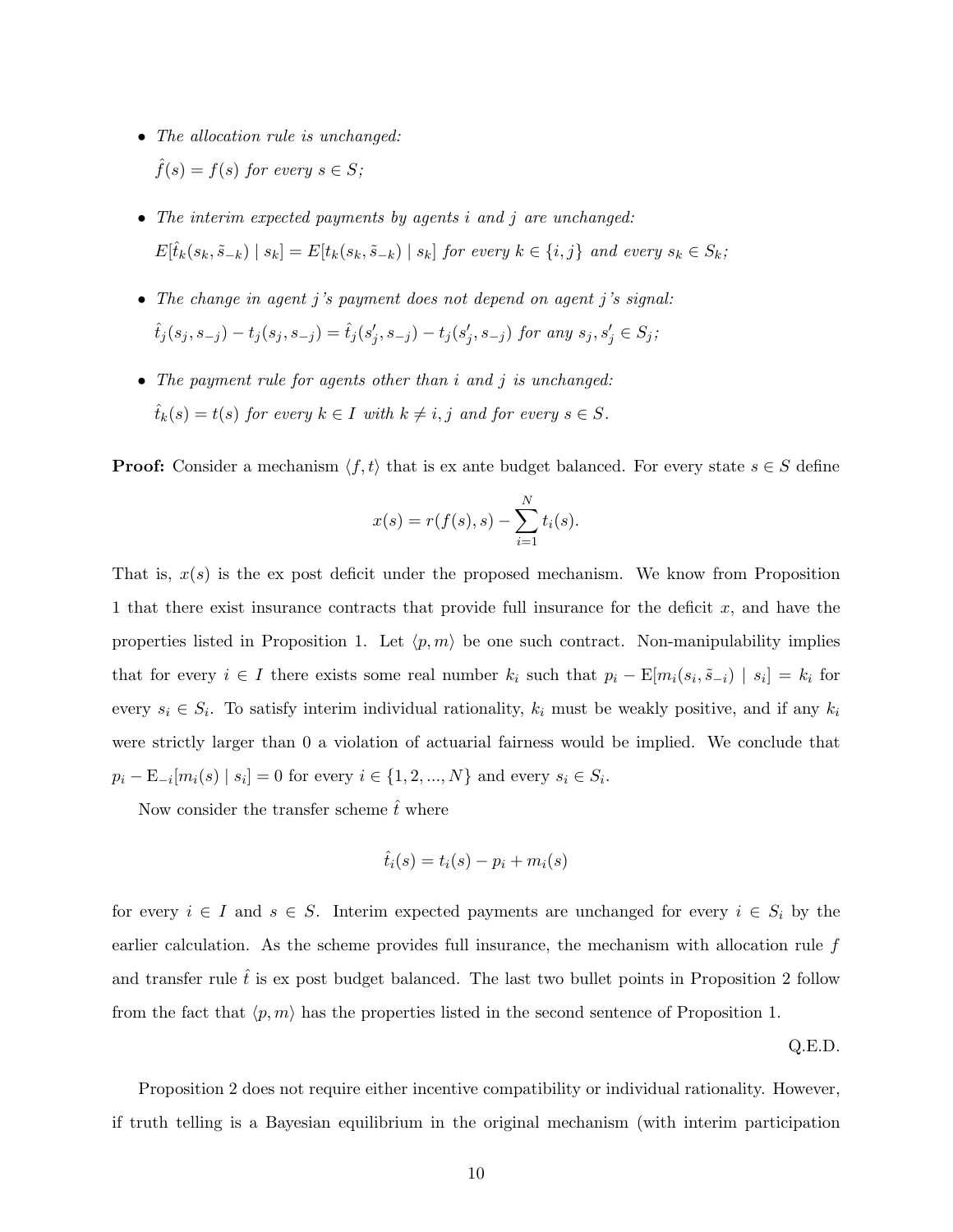constraints imposed), the same holds true in the ex post budget balanced mechanism. Moreover, if for any of the agents other than agent  $i$ , truth telling was a dominant strategy in the original mechanism, the same will be true in the ex post budget balanced mechanism. Finally, if the original mechanism satisfied an interim individual rationality constraint for any agent, then the same will be true in the ex post budget balanced mechanism.

#### 4 An Extension

We now relax the independence condition (IND). Unfortunately, the conclusion that we then obtain is slightly weaker than the conclusion of Proposition 1, as one of the agents' interim individual rationality constraint may be violated for some realizations of this agent's signal. The weaker condition that we are considering is called "Condition S" in Crémer and Riordan  $(1985)$ .<sup>7</sup> We call it (CIND).

(CIND) There are two agents  $i, j \in I$ , where  $i \neq j$ , such that conditional on every realization of the other agents' signals, the signals  $\tilde{s}_i$  and  $\tilde{s}_j$  of agents i and j are independent.

Condition (CIND) implies that  $N \geq 2$ , so Proposition 3, unlike Proposition 1, does not explicitly mention this condition.

**Proposition 3** Let i and j be two agents for whom condition (CIND) holds. Then there are insurance contracts that provide full insurance, are actuarially fair, are non-manipulable, and that satisfy the interim individually rationality condition except possibly for agent j. Moreover, agent j's payment does not depend on his type, and all agents other than agents i and j make zero payments in all states.

Proof: Without loss of generality, assume that agents 1, 2 are two agents for whom (CIND) is

<sup>&</sup>lt;sup>7</sup>We comment below on the relation between our results in this section and Crémer and Riordan's main result.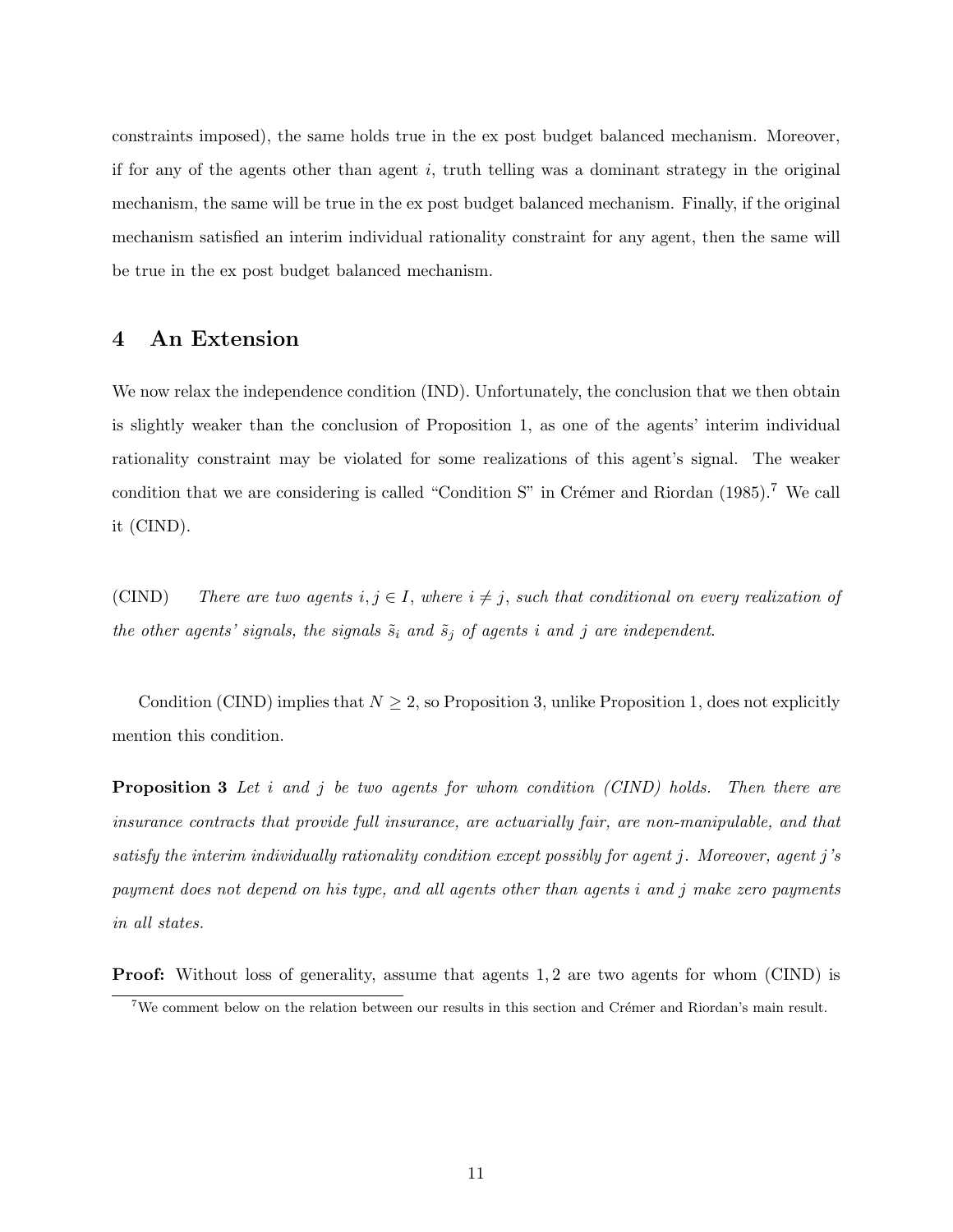satisfied. We write  $s_{-12}$  for realizations of the random variable  $\tilde{s}_{-12} \equiv (\tilde{s}_k)_{k=3}^N$  and observe that.

$$
x(s) = \underbrace{E[x(\tilde{s})]}_{\text{Unconditional expected value}} + \underbrace{E[x(s_1, \tilde{s}_2, s_{-12})|s_1, s_{-12}] - E[x(\tilde{s})]}_{\text{Deviation of conditional expected value from unconditional expected value}} + \underbrace{x(s) - E[x(s_1, \tilde{s}_2, s_{-12})|s_1, s_{-12}]}_{\text{sum}} + \underbrace{x(s) - E[x(s_1, \tilde{s}_2, s_{-12})|s_1, s_{-12}]}
$$

Deviation of realization from conditional expected value

As in the proof of Proposition 1, the idea of the insurance contract  $\langle p^*, m^* \rangle$  that we construct is that the first and the third component in the above decomposition will be agent i's payment. The second component will be agent  $j$ 's payment. Agent 1 is compensated by an up-front payment. Agent 2's expected payment will be shown to be zero, and therefore he needs no up-front payment. All other agents' payments equal zero in all states, and they receive no up-front payment. That is,

$$
p_1^* = \mathbf{E}[x(\tilde{s})]
$$
  
\n
$$
m_1^*(s) = \mathbf{E}[x(\tilde{s})] + x(s) - \mathbf{E}[x(s_1, \tilde{s}_2, s_{-12})|s_1, s_{-12}]
$$
  
\n
$$
p_2^* = 0
$$
  
\n
$$
m_2^*(s) = \mathbf{E}[x(s_1, \tilde{s}_2, s_{-12}) | s_1, s_{-12}] - \mathbf{E}[x(\tilde{s})]
$$
  
\n
$$
p_k^* = m_k^*(s) = 0
$$

for all  $k \geq 3$  and all  $s \in S$ .

This contract obviously provides full insurance and is actuarially fair. Non-manipulability is trivially satisfied for each agent  $K \geq 3$ , and since the payment is independent of his report, nonmanipulability is also satisfied for agent 2. It remains to check it for agent 1. Suppose agent 1 has observed signal realization  $s_1$ , and reports signal realization  $\hat{s}_1$ . Then his expected payment is:

$$
E[x(\tilde{s})] + E[x(\hat{s}_1, \tilde{s}_2, \tilde{s}_{-12})|s_1] - E[E[x(\hat{s}_1, \tilde{s}_2, \tilde{s}_{-12})|\hat{s}_1, \tilde{s}_{-12}] | s_1].
$$

By the law of iterated expectations, the second term can be re-written as

$$
E[x(\hat{s}_1, \tilde{s}_2, \tilde{s}_{-12})|s_1] = E[E[x(\hat{s}_1, \tilde{s}_2, \tilde{s}_{-12})|s_1, \tilde{s}_{-12}]|s_1]
$$
  
= 
$$
E[E[x(\hat{s}_1, \tilde{s}_2, \tilde{s}_{-12})|\hat{s}_1, \tilde{s}_{-12}]|s_1],
$$

where the second inequality follows from the conditional independence assumption (CIND). Thus, the second and third term in 1's expected payment cancel each other out, implying that the expected payment is  $E[x(\tilde{s})]$  for any report  $\hat{s}_1 \in S_1$ . Hence, non-manipulability is satisfied for agent 1 as well.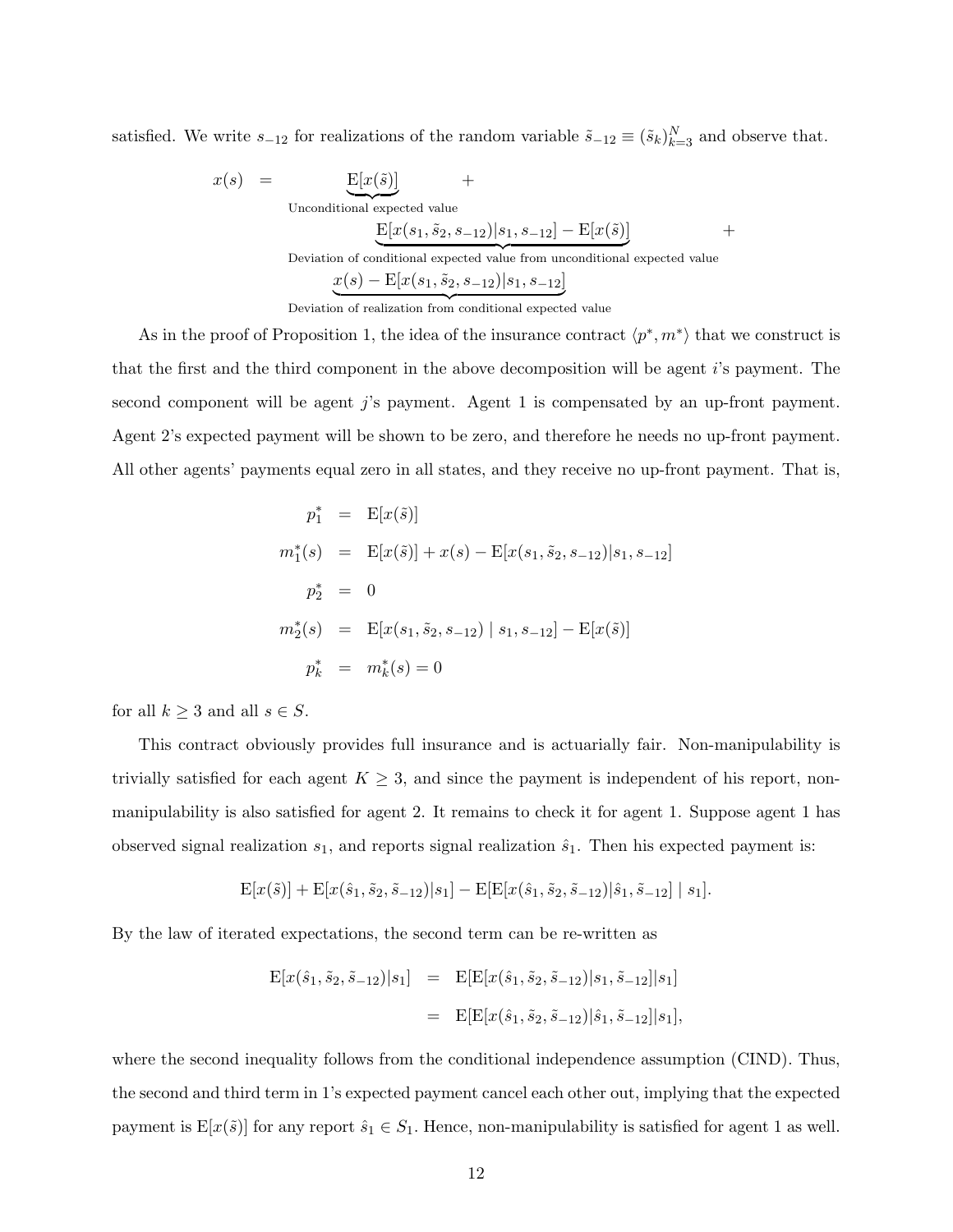Individual rationality obviously holds for agents other than agents 1 and 2. It also holds for agent 1, by the above calculation. Finally, the insurance contract obviously has the properties referred to in the second sentence of Proposition 3.

Q.E.D.

In the same way in which Proposition 2 followed from Proposition 1, we can now deduce from Proposition 3:

**Proposition 4** Let i and j be two agents for whom condition (CIND) holds. For every ex ante budget balanced mechanism  $\langle f, t \rangle$  there is an ex post budget balanced mechanism  $\langle \hat{f}, \hat{t} \rangle$  such that:

- The allocation rule is unchanged:  $\hat{f}(s) = f(s)$  for every  $s \in S$ ;
- The interim expected payment by agent *i* is unchanged:  $E[\hat{t}_i(s_i, \tilde{s}_{-i}) | s_i] = E[t_i(s_i, \tilde{s}_{-i}) | s_i]$  for every  $s_i \in S_i$ ;
- The change in agent j's payment does not depend on agent j's signal:  $\hat{t}_j(s_j, s_{-j}) - t_j(s_j, s_{-j}) = \hat{t}_j(s'_j, s_{-j}) - t_j(s'_j, s_{-j})$  for any  $s_j, s'_j \in S_j$ ;
- The payment rule for agents other than i and j is unchanged:  $\hat{t}_k(s) = t(s)$  for every  $k \in I$  with  $k \notin \{i, j\}$  and for every  $s \in S$ .

Like Proposition 2, also Proposition 4 is true regardless of whether incentive compatibility or individual rationality are satisfied or not. However, if truth telling is a Bayesian equilibrium in the original mechanism, then the same will be true in the ex post budget balanced mechanism. Moreover, if for any of the agents other than agent  $i$ , truth telling was a dominant strategy in the original mechanism, the same will be true in the ex post budget balanced mechanism. Finally, if the original mechanism satisfied an interim individual rationality constraint for any agent, then the same will be true in the ex post budget balanced mechanism, except possibly for agent  $j$ .

An implication of Proposition 4 is as follows. Consider the case that there are private values, i.e. every agent's utility depends only on his own type, but not on the other agents' types. Suppose also that the resource costs are a linear function of agents types:  $r(a, s) = \bar{r} + \sum_{i=1}^{N} r_i(a, s_i)$ . Let  $f^*$ be an allocation rule that maximizes social surplus, i.e. the sum of utilities minus resource costs,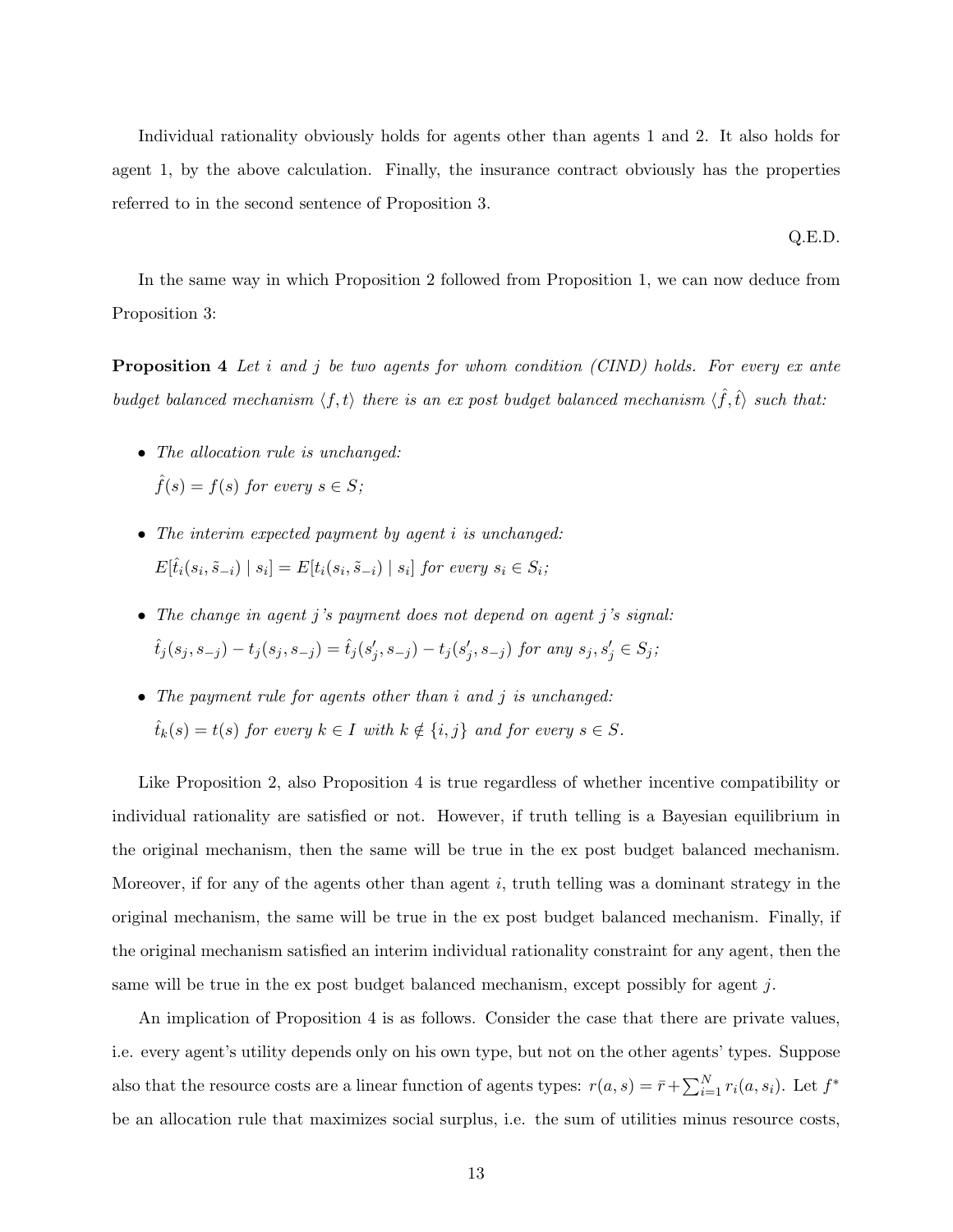in every state. A Vickrey-Clarke-Groves payment rule will ensure that truthful reporting of type is a dominant strategy. By adding appropriate constants, we can ensure that the mechanism is ex ante budget balanced. By Proposition 4 we can then construct another payment scheme that is ex post budget balanced, that makes for  $N-1$  agents truth telling a dominant strategy, and that has the property that for the remaining agent truth telling is expected utility maximizing provided that all other agents tell the truth. This is Theorem 2 in Crémer and Riordan (1985). Proposition 4 above strengthens Crémer and Riordan's result because it applies not only to surplus maximizing allocation rules but to other allocation rules as well.

#### 5 Discussion

The paper that is closest to ours is d'Aspremont, Crémer and Gérard-Varet (2004). They prove that, in the absence of interim participation constraints, efficient decision rules can always be implemented if, for every real-valued function  $r(s)$ , there exists a transfer rule t such that  $\sum_i t_i(s) = r(s)$ for every s and

$$
\mathrm{E}\left[t_{i}\left(s_{-i}, s_{i}\right) | s_{i}\right] \geq \mathrm{E}\left[t_{i}\left(s_{-i}, s_{i}'\right) | s_{i}\right]
$$

for every agent i and every pair  $s_i, s'_i \in S_i$ . In our language this condition is simply saying that for every uncertain expenditure that the mechanism designer might have there exists an incentive compatible full insurance agreement between the agents and the mechanism designer. While the condition it is not expressed in terms of primitives, there are several known sufficient conditions, one being stochastic independence (see d'Aspremont, Crémer and Gérard-Varet, 2004).

For the case when types are correlated, Fudenberg, Levine and Maskin (1995) and Kosenok and Severinov (2002) have shown that large sets of allocation rules can be implemented by interim individually rational and ex post budget balanced mechanisms under very general conditions. These results rely, though, on the logic of the full surplus extraction results in Crémer and McLean (1985, 1988) and McAffee and Reny (1992). As has been pointed out by Neeman (2004), such results hinge crucially on preferences being uniquely determined by beliefs, an assumption which is possible to relax while still allowing for correlations. Qualitatively, breaking the one-to-one correspondence between beliefs and preferences results in a model more similar to the (non-generic) case with stochastic independence in the sense that informational asymmetries become relevant.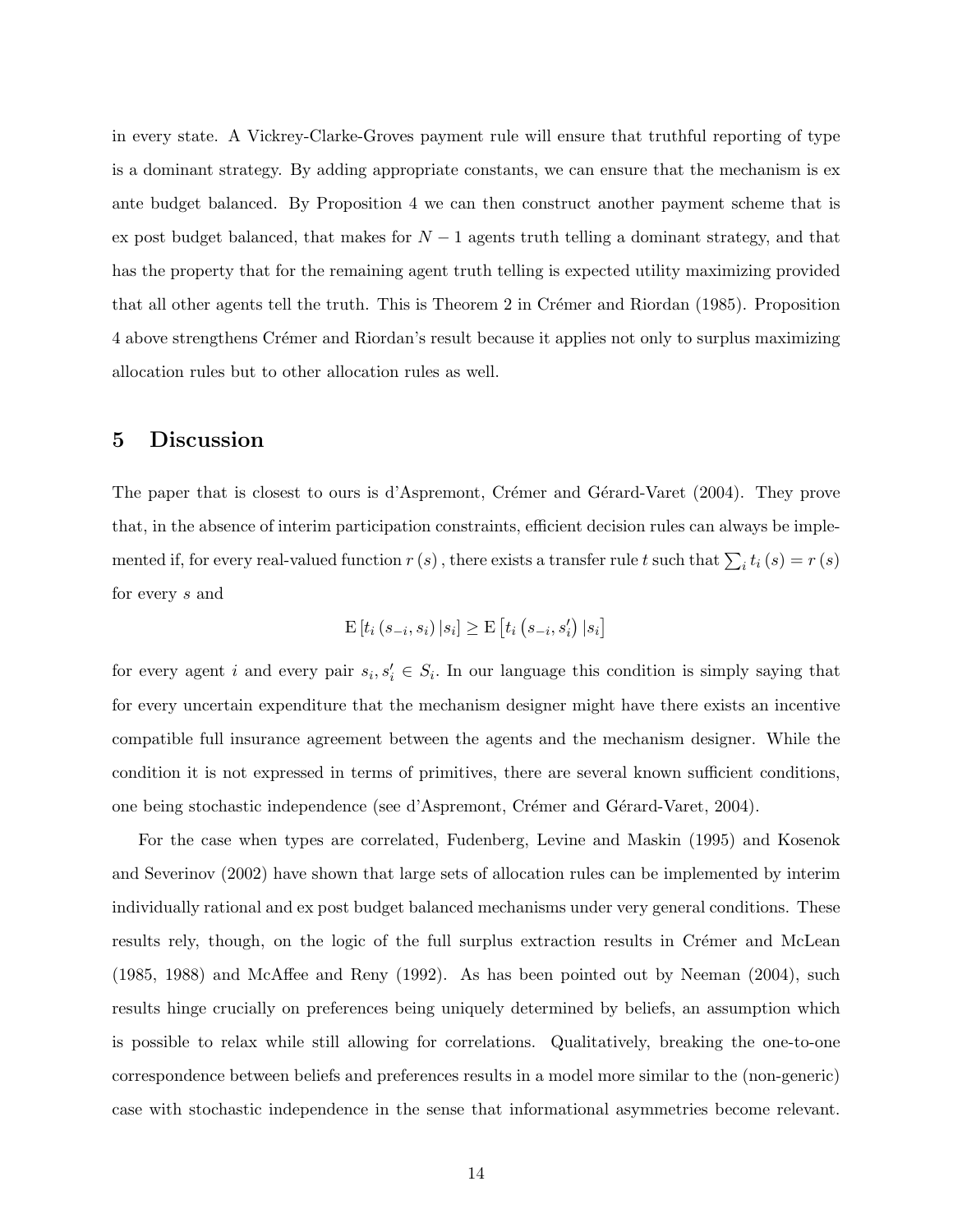Our approach to ex ante versus ex post budget balance may therefore be useful in this case.

### References

- [1] Arrow, K.J. (1979) The Property Rights Doctrine and Demand Revelation Under Incomplete Information, in M.J. Boskin Edited Economics and Human Welfare: Essays in Honor of Tibor Scitovsky, Academic Press, New York.
- [2] d'Aspremont, C. J. Crémer and L.-A. Gérard-Varet (2004), Balanced Bayesian Mechanisms, Journal of Economic Theory 115, 385-396.
- [3] d'Aspremont, C. J and L.-A. Gérard-Varet (1979), Incentives and Incomplete Information, Journal of Public Economics 11, 25-45.
- [4] Cramton, P., R. Gibbons, and P. Klemperer (1987), Dissolving a Partnership Efficiently, Econometrica 55, 615-632.
- [5] Crémer, J. and R. McLean (1985), Optimal Selling Strategies Under Uncertainty for a Discriminating Monopolist When Demands are Interdependent, Econometrica 53, 345-361.
- [6] Crémer, J. and R. McLean (1988), Full Extraction of the Surplus in Bayesian and Dominant Strategy Auctions, Econometrica 56 (1988), 1247-1258.
- [7] Crémer, J., and M. Riordan, (1985), A Sequential Solution to the Public Goods Problem, Econometrica 53, 77-84.
- [8] Fudenberg, D., D. K. Levine, and E. Maskin (1995) Balanced-Budget Mechanisms with Incomplete Information, mimeo, Harvard and UCLA.
- [9] Kosenok, G. and S. Severinov (2002), Individually-Rational, Budget-Balanced Bayesian Mechanisms and the Informed Principal Problem, mimeo, New Economic School (Moscow) and Fuqua School of Business (Duke University), revised 2004.
- [10] Krishna, V. and M. Perry (1998) , Efficient Mechanism Design, Pennsylvania State and Hebrew University.